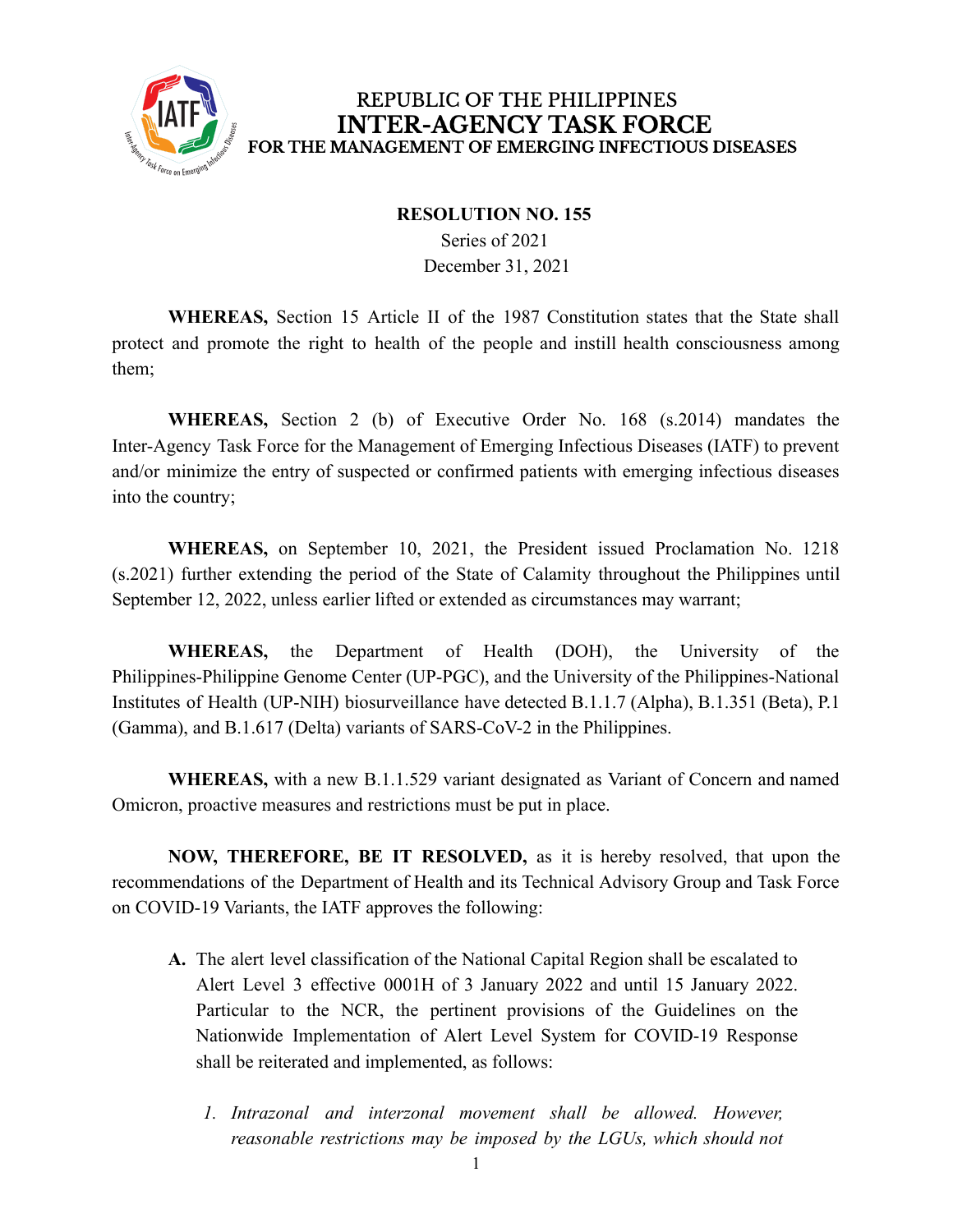

*be stricter as those prescribed under higher alert levels and subject to the oversight, monitoring, and evaluation of their respective RIATF. Provided that those below eighteen (18) years of age, and those belonging to the vulnerable population, shall be allowed access to obtain essential goods and services, or for work in permitted industries and offices in accordance with existing labor laws, rules, and regulations. Individual outdoor exercises shall also be allowed for all ages regardless of comorbidities or vaccination status.*

- *2. The following establishments and/or activities characterized as high-risk for transmission shall not be allowed to operate, or be undertaken in areas classified under Alert Level 3:*
	- *i. Face to face or in-person classes for basic education, except those previously approved by the IATF and/or the Office of the President;*
	- *ii. Contact sports, except those conducted under a bubble-type setup as provided for under relevant guidelines adopted by the IATF, Games and Amusement Board, and Philippine Sports Commission, and approved by the LGU where such games shall be held;*
	- *iii. Funfairs/peryas and kid amusement industries such as playgrounds, playroom, and kiddie rides;*
	- *iv. Venues with live voice or wind-instrument performers and audiences such as in karaoke bars, clubs, concert halls, and theaters;*
	- *v. Casinos, horse racing, cockfighting and operation of cockpits, lottery and betting shops, and other gaming establishments except as may be authorized by the IATF or the Office of the President; and*
	- *vi. Gatherings in residences with individuals not belonging to the same household.*
- *3. The following establishments, or activities, shall be allowed to operate or be undertaken at a maximum of 30% indoor venue capacity for fully vaccinated individuals only and 50% outdoor venue capacity. Provided that all on-site workers/employees of these establishments, and organizers of activities are fully vaccinated against COVID-19 and MPHS shall be strictly maintained. Provided further, that there is no objection from the LGU where these activities may take place.*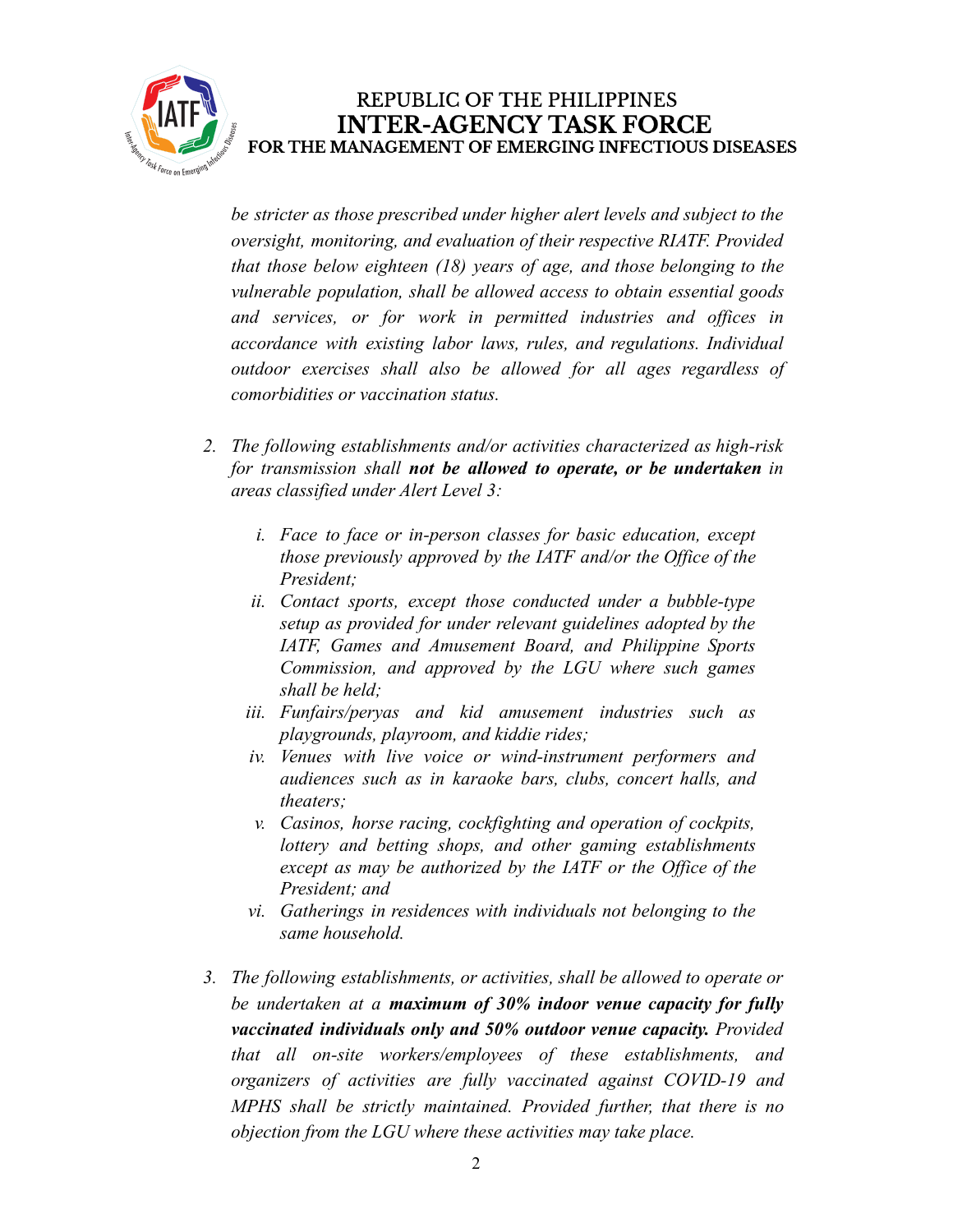

- *i. Venues for meetings, incentives, conferences, and exhibitions (MICE);*
- *ii. Permitted venues for social events such as parties, wedding receptions, engagement parties, wedding anniversaries, debut and birthday parties, family reunions, and bridal or baby showers;*
- *iii. Visitor or tourist attractions such as libraries, archives, museums, galleries, exhibits, parks, plazas, public gardens, scenic viewpoints or overlooks, and the like;*
- *iv. Amusement parks or theme parks;*
- *v. Recreational venues such as internet cafes, billiard halls, amusement arcades, bowling alleys, skating rinks, archery halls, swimming pools, and similar venues;*
- *vi. Cinemas and movie houses;*
- *vii. Limited face-to-face or in-person classes for higher education and for technical-vocational education and training;*
- *viii. In-person religious gatherings; gatherings for necrological services, wakes, inurnment, and funerals for those who died of causes other than COVID-19 and for the cremains of the COVID-19 deceased;*
	- *ix. Licensure or entrance/qualifying examinations administered by their respective government agency, and specialty examinations authorized by the IATF subject to the health and safety guidelines as approved by the IATF;*
	- *x. Dine-in services in food preparation establishments such as kiosks, commissaries, restaurants, and eateries, subject to DTI sector-specific protocols;*
- *xi. Personal care establishments such as barbershops, hair spas, hair salons, and nail spas, and those offering aesthetic/cosmetic services or procedures, make-up services, salons, spas, reflexology, and other similar procedures including home service options, subject to the sector-specific protocols of the DTI;*
- *xii. Fitness studios, gyms, and venues for non-contact exercise and sports, subject to DTI sector-specific protocols. Provided that patrons/clients and workers/employees wear face masks at all*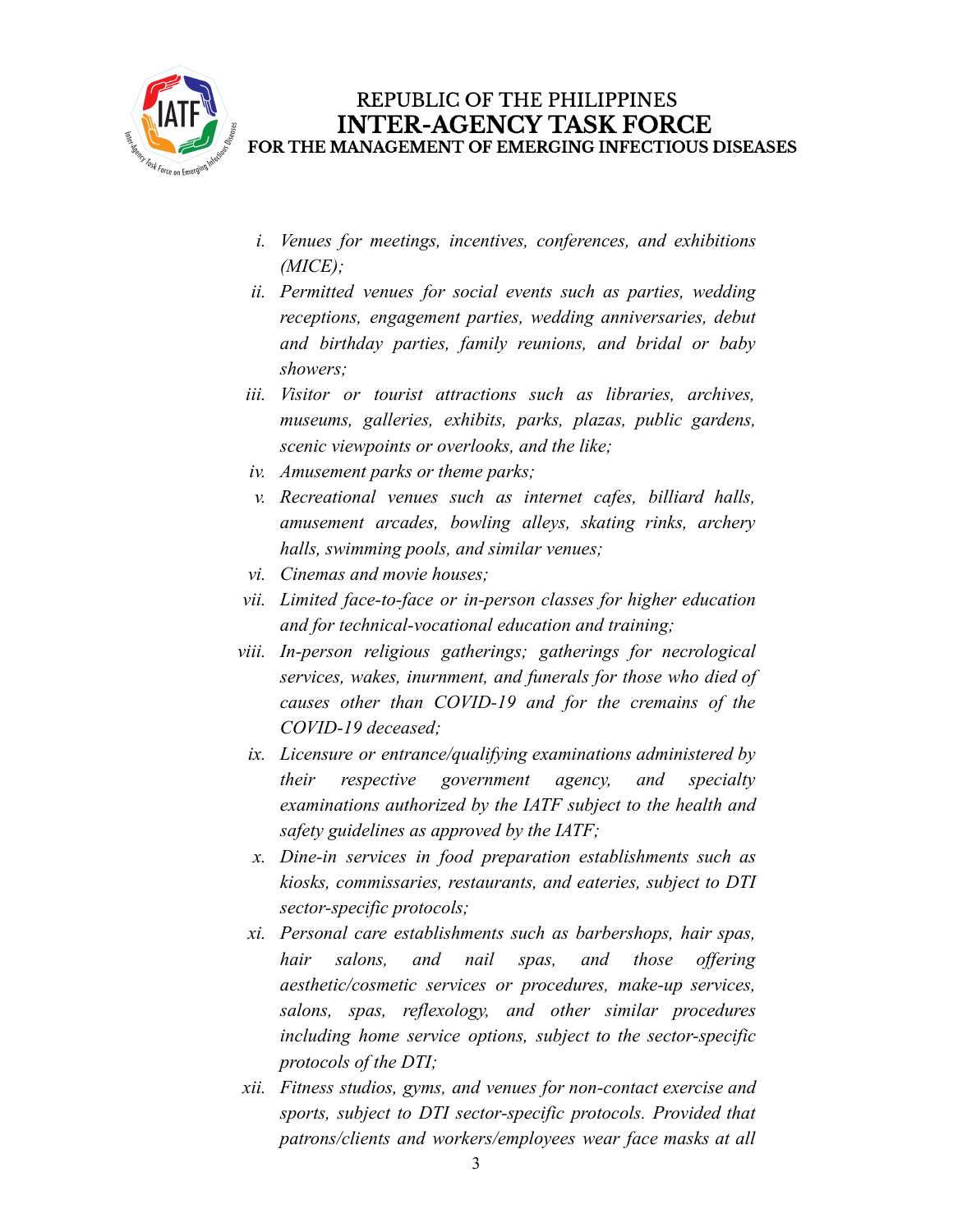

*times and that no group activities are conducted; and xiii. Film, music, and television production, subject to the joint guidelines as may be issued by the DTI, DOLE, and the DOH.*

The Technical Working Group headed by the Metropolitan Manila Development Authority and the National Vaccination Operations Center shall formulate guidelines for stricter measures for unvaccinated individuals against COVID-19.

- **B.** The current local quarantine and isolation periods and protocols as embodied under Department of Health Administrative Order No. 2021-0043 or the Omnibus Guidelines on the Minimum Public Health Standards for the Safe Reopening of Institutions are hereby reiterated for strict compliance of all stakeholders, as follows:
	- 1. Ten day isolation of positive cases for asymptomatic, mild, and moderate cases;
	- 2. Twenty-one days isolation of positive cases for severe and critical cases;
	- 3. Seven days quarantine for close contacts who are fully vaccinated; and
	- 4. Fourteen days quarantine of close contacts and travelers for unvaccinated and partially vaccinated individuals.
- **C.** The Response Cluster of the National Task Force Against COVID-19 is directed to prepare the country's pediatric healthcare capacity in anticipation of an increase in COVID-19 cases among the pediatric population and hospital admissions given their unvaccinated status.
- **D.** All implementing agencies are directed to ensure that minimum public health standards, particularly in closed and crowded spaces, and close-contact activities are strictly observed and complied with.

**RESOLVED FURTHER,** that the Chairperson and the Co-Chairperson shall be duly authorized to sign this Resolution for and on behalf of the Inter-Agency Task Force.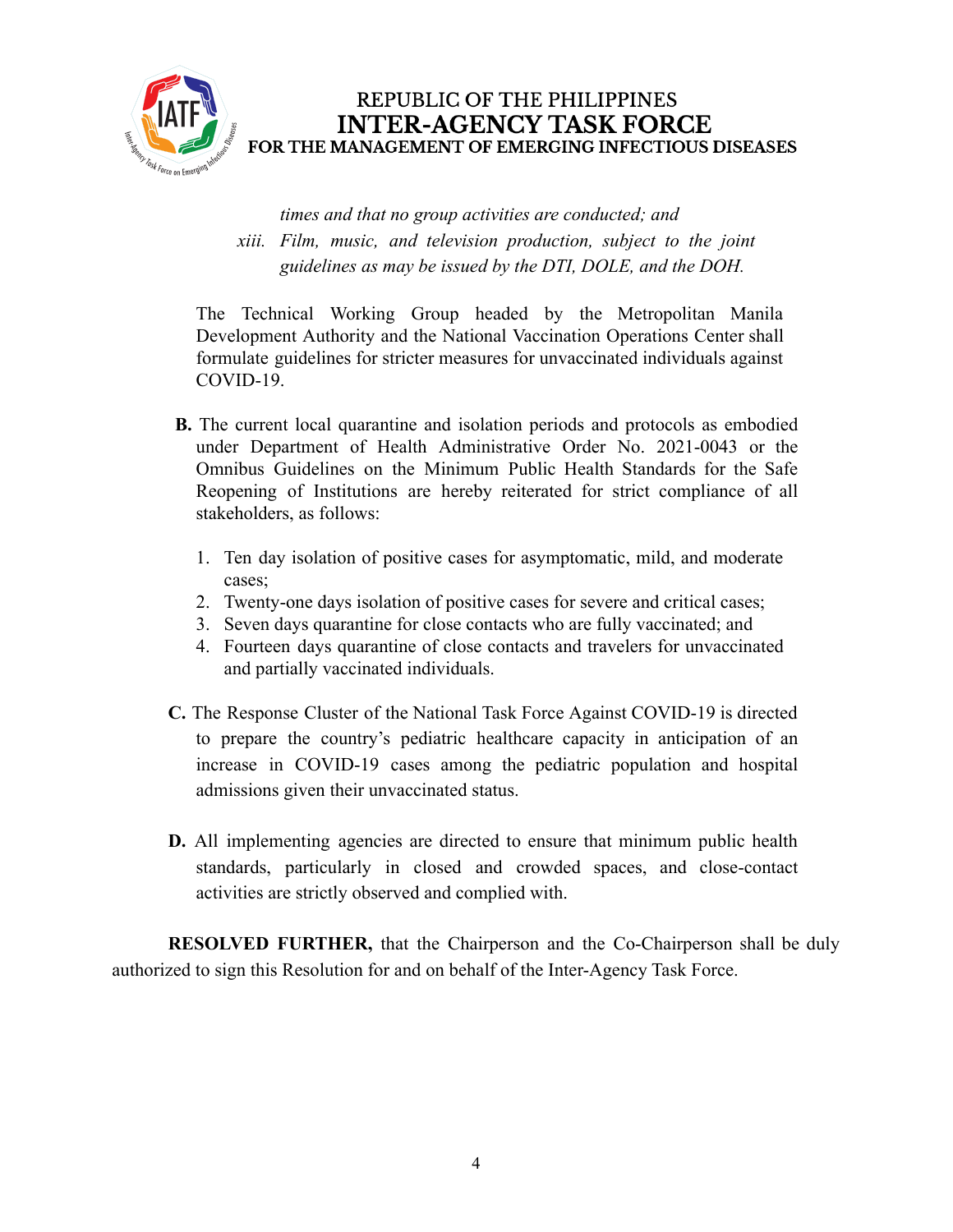

**APPROVED** during the 155th Inter-Agency Task Force Meeting, as reflected in the minutes of the meeting, held this December 31, 2021, via video conference**.**

**FRANCISCO T. DUQUE III** Secretary, Department of Health IATF Chairperson

**KARLO ALEXEI B. NOGRALES** Secretary, Office of the Cabinet Secretariat IATF Co-Chairperson